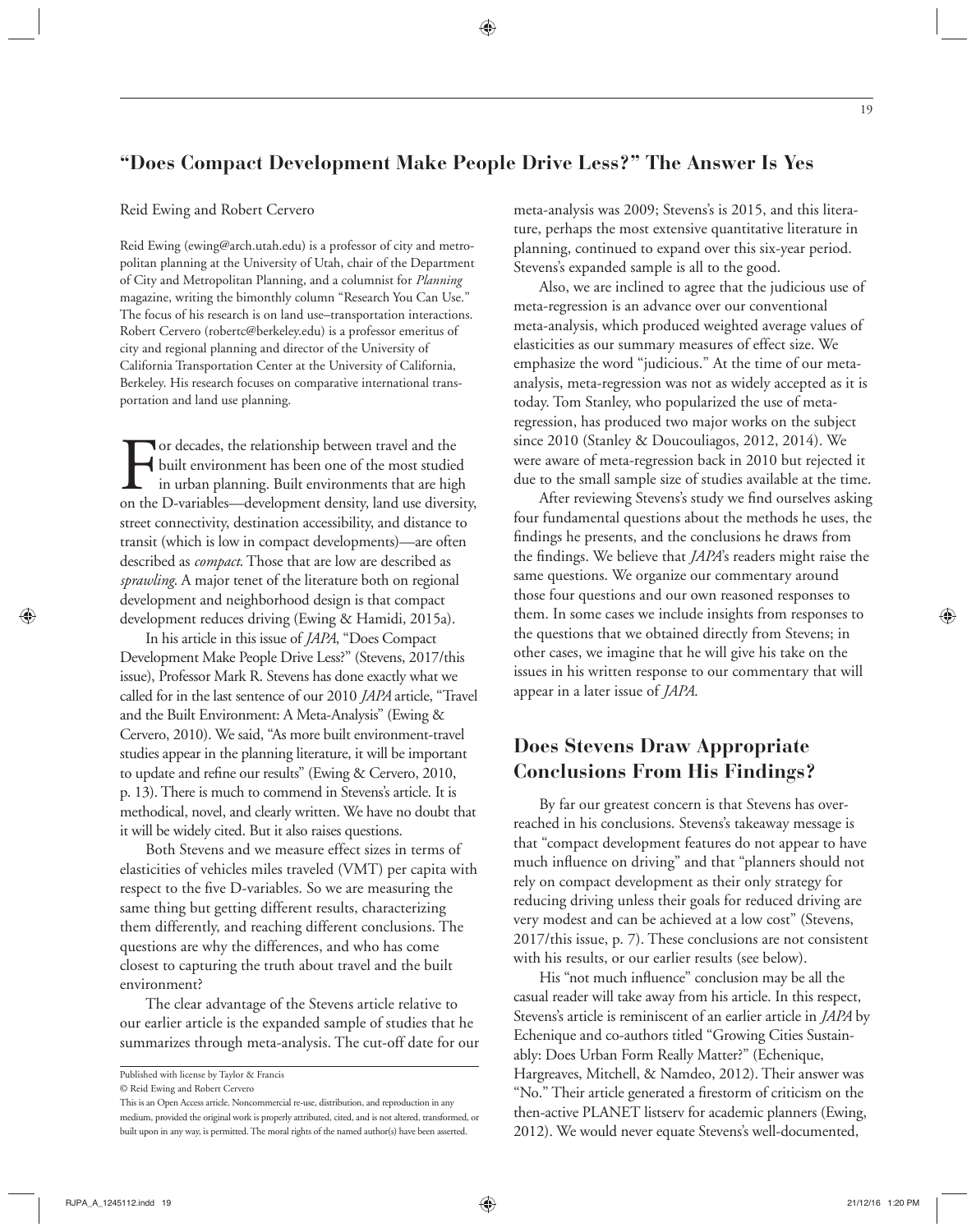well-reasoned, empirical study to Echenique's poorly documented simulation study, but it may have the potential to do more harm simply because of its relative rigor combined with its overreaching on conclusions.

# **Does Stevens Appropriately Characterize Our Results and His Results?**

Our second concern is related to the first. We are not comfortable with the way results are characterized. Stevens summarizes our own results, from our 2010 meta-analysis, as follows:

Ewing and Cervero find that D-variables have a very small influence on VMT. Even their largest elasticities (−0.22 for distance from downtown and −0.20 for job accessibility by automobile) suggest that VMT is not very sensitive to changes in D-variables. It is not uncommon, however, for researchers to cite the Ewing and Cervero meta-analysis as evidence that D-variables have a significant influence on driving without necessarily mentioning that the influence appears to be small in magnitude. (Stevens, 2017/this issue, p. 9)

What we actually said was:

 For all of the variable pairs we discuss here, the relationships between travel variables and built environmental variables are inelastic. The weighted average elasticity

Table 1. Elasticities of VMT per capita with respect to D-variables.

with the greatest absolute magnitude is 0.39 [for VMT is −0.22], and most elasticities are much smaller. Still, the combined effect of several built environmental variables on travel could be quite large. (Ewing & Cervero, 2010, p. 11)

 Saying that relationships are "inelastic" is not the same as saying that relationships are "small." Inelastic means that elasticities have an absolute magnitude of less than 1.0, which means that a 1% change in an independent variable may produce up to a 1% change in a dependent variable. No one would call that upper limit "small." Indeed, we don't think an elasticity of −0.22 is small. A halving of distance to downtown leads to a 22% reduction in VMT. Stevens's own estimate of the same parameter suggests that halving of distance leads to a 63% reduction in VMT (see Table 1). Imagine the typical U.S. metropolitan area if 63% of the traffic were taken off of the roads. Virtually all phenomena we as planners routinely study are inelastic. It is almost a universal truth. The only elasticities we described as "small" were those of VMT with respect to population density and job density, which had magnitudes of −0.04 and 0.00. And we did say that the combined effect of the Ds, which are multiplicative, could be "quite large."

 The same problem arises when Stevens describes his own results. Stevens describes the elasticity of VMT per capita with respect to population density as "small":

 On one hand, the elasticity of −0.22 is the second largest of all the variables and suggests that people

|                              |                                  | Weighted average<br>elasticities:<br><b>Ewing &amp; Cervero</b><br>sample | Weighted<br>average<br>elasticities:<br>Stevens sample | Meta-regression<br>elasticities of VMT<br>accounting for self-<br>selection: Stevens<br>sample <sup>a</sup> | Meta-regression<br>elasticities of VMT<br>accounting for self-<br>selection and reporting<br>bias: Stevens sample |
|------------------------------|----------------------------------|---------------------------------------------------------------------------|--------------------------------------------------------|-------------------------------------------------------------------------------------------------------------|-------------------------------------------------------------------------------------------------------------------|
| Density                      | Household/population density     | $-0.04$                                                                   | $-0.15$                                                | $-0.22$                                                                                                     | $-0.22$                                                                                                           |
|                              | Job density                      | 0.00                                                                      | $-0.01$                                                | $-0.07$                                                                                                     | $-0.07$                                                                                                           |
| Diversity                    | Land use mix (entropy index)     | $-0.09$                                                                   | $-0.07$                                                | $+0.03$                                                                                                     | $+0.11$                                                                                                           |
|                              | Jobs-housing balance             | $-0.02$                                                                   | $-0.03$                                                | <b>NA</b>                                                                                                   | 0.00                                                                                                              |
| Design                       | Intersection/street density      | $-0.12$                                                                   | $-0.16$                                                | <b>NA</b>                                                                                                   | $-0.14$                                                                                                           |
|                              | % 4-way intersections            | $-0.12$                                                                   | $-0.06$                                                | NA                                                                                                          | $-0.06$                                                                                                           |
| Destination<br>accessibility | Job accessibility by auto        | $-0.20$                                                                   | $-0.25$                                                | <b>NA</b>                                                                                                   | $-0.20$                                                                                                           |
|                              | Job accessibility by transit     | $-0.05$                                                                   | $-0.07$                                                | NA                                                                                                          | 0.00                                                                                                              |
|                              | Distance to downtown             | $-0.22$                                                                   | $+0.01$                                                | $-0.29$                                                                                                     | $-0.63$                                                                                                           |
| Distance to<br>transit       | Distance to nearest transit stop | $-0.05$                                                                   | $-0.06$                                                | <b>NA</b>                                                                                                   | $-0.05$                                                                                                           |

Note:

a. Values supplied by Mark Stevens but not included in his article.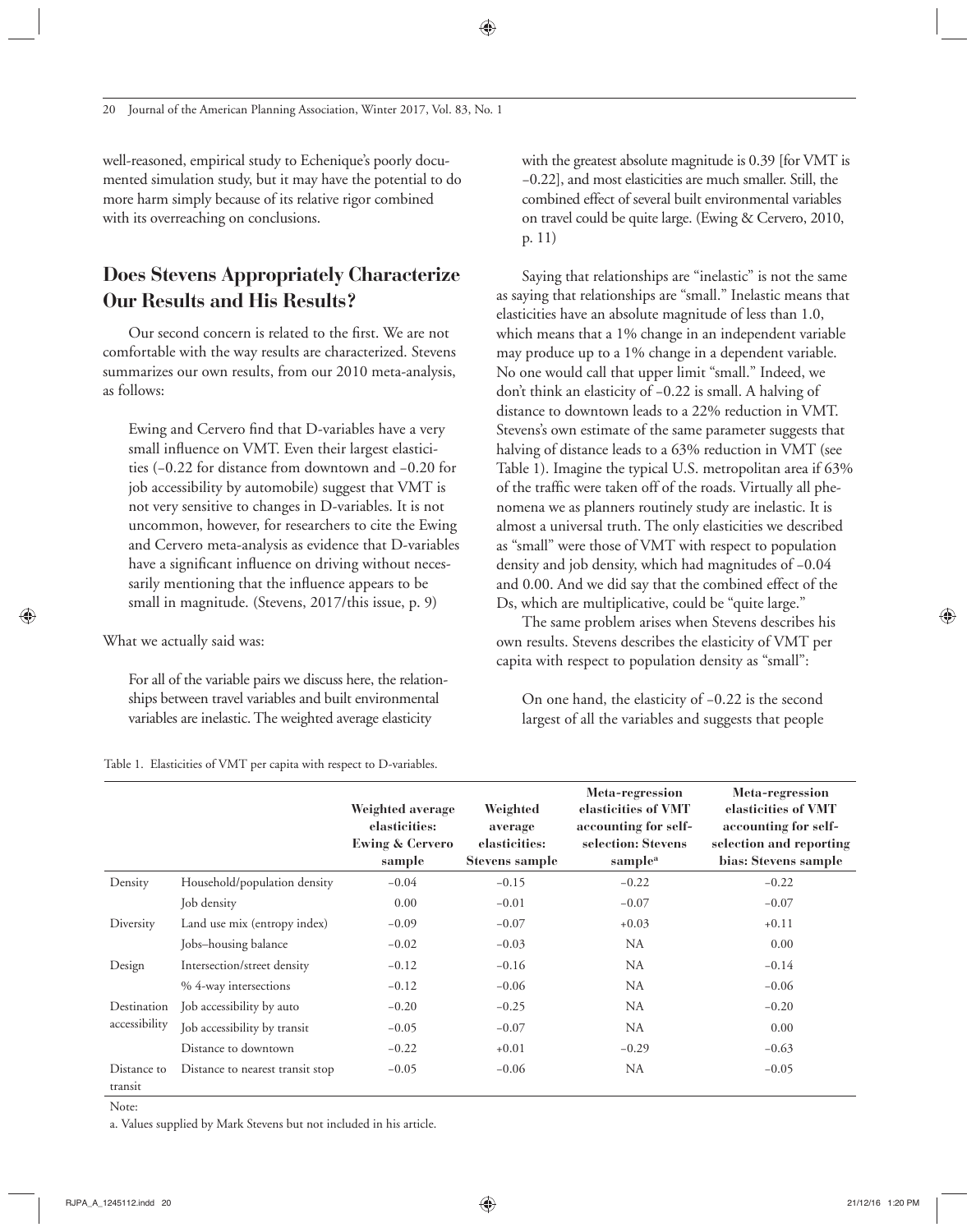do in fact tend to drive less in areas with higher densities. On the other hand, −0.22 is arguably small from a policy standpoint, especially when considering how difficult it is to increase densities in existing communities. (Stevens, 2017/this issue, p. 14)

 We have to ask: Small compared with what? From another meta-analysis, the short-run elasticity of VMT with respect to fuel price is only −0.10, while the long-run elasticity is on the order of -0.29 (Goodwin et al., 2004). In our own recent analysis in the journal *Urban Studies* , only one independent variable, urban area size, has an elasticity of VMT per capita with respect to an independent variable greater in absolute magnitude than 0.30 (Ewing, Hamidi, Gallivan, Nelson, & Grace, 2014). The elasticity of VMT per capita with respect to fuel price is just −0.20. We mention fuel price here because urban planning critics often advocate the use of pricing rather than land use regulation to rein in driving and its social costs. This is easy for critics because planners have no control over the cost of fuel or the generalized cost of driving. But we have some control over the D-variables.

# **Does Stevens Appropriately Depict the Costs and Benefits Associated With Compact Development?**

Our next concern relates to the way costs and benefits are depicted. From Stevens's article, you might conclude that the sole benefit of compact development is a reduction in driving, while the costs of compact development are substantial. Only in one brief reference does he acknowledge other benefits of compact development. This reflects the kind of reductionist trap that planning academics all too frequently fall into: framing the world from the lens of a single field or sector, whether transportation, housing, or the like.

 We cannot begin, in this short commentary, to document all the benefits of compact development beyond that of reduced driving. In our own articles in other journals, and in the articles of many others, researchers have documented benefits in increased walking and transit use (A. L. Brown, Khattak, & Rodriguez, 2008; Cao, Handy, & Mokhtarian, 2006; Cervero, 2001; De Bourdeaudhuij, Sallis, & Saelens, 2003; Frank & Pivo, 1994; Gallimore, Brown, & Werner, 2011; Hamidi & Ewing, 2014; Hamidi, Ewing, Preuss, & Dodds, 2015; Humpel, Owen, Iverson, Leslie, & Bauman, 2004; Moudon & Lee, 2003), reduced residential energy consumption (Ewing & Rong, 2008; Pitt,

 2013 ), reduced pedestrian and motor vehicle fatalities (Ewing & Hamidi, 2015b; Ewing, Hamidi, & Grace, 2016), increased physical activity and reduced obesity (Atkinson, Sallis, Saelens, Cain, & Black, 2005; Cervero & Duncan, 2003; Doyle & Kelly-Schwartz, 2006; Durand, Andalib, Dunton, Wolch, & Pentz, 2011; Ewing, Meakins, Hamidi, & Nelson, 2014; Forsyth, Hearst, Oakes, & Schmitz, 2008; Frank, Schmid, Sallis, Chapman, & Saelens, 2005; Handy, Sallis, Weber, Maibach, & Hollander, 2008; MacDonald, Stokes, Cohen, Kofner, & Ridgeway, 2010; McCormack, Giles-Corti, & Bulsara, 2008; Rundle et al., 2007; Saelens, Sallis, Black, & Chen, 2003), reduced household transportation costs (Hamidi & Ewing, 2015), decreased crime (Colquhoun, 2004; Hillier, 2004; Landman, 2009; Samuels, 2005), increased traffic safety (Dumbaugh & Rae, 2009; Marshall & Garrick, 2010), increased sense of community (Kim, 2007; Kim & Kaplan, 2004; Lund, 2002; Wood, Frank, & Giles-Corti, 2010), increased upward social and economic mobility (Ewing, Hamidi, Grace, & Wei, 2016), increased social interaction and neighborliness (B. B. Brown & Cropper, 2001; Lund 2003; Podobnik, 2011; Wilkerson, Carlson, Yen, & Michael, 2012), and increased social capital (Leyden, 2003; Rogers, Halstead, Gardner, & Carlson, 2011 ; Wood et al., 2008).

 Stevens's article may also cause readers to despair for the high costs of compact development. Stevens focuses exclusively on one D-variable, density, and correctly states that single-family neighborhoods are generally opposed to densification in their backyards.

 Elasticities for D-variables provide planners with some sense of the benefits (in terms of reduced driving) that might result from compact development, but they say nothing about the costs of making changes to D-variables. … Planners considering a policy to increase density as a way to reduce driving, for example, will require some knowledge of what the costs of increasing density will be to assess whether the benefits from reduced driving will be greater than those costs. (Stevens, 2017 /this issue, p. 13)

 In Salt Lake City (UT), where one of us lives, there has been considerable opposition from single-family neighborhoods to high-density development nearby, particularly to transit-oriented development. What has not generated opposition is high density at a distance, for example downtown or in commercial centers, or land use diversity and the other D-variables nearby. Our own stated preference study, in *Housing Policy Debate* , suggests that housing consumers may not want to live in dense development or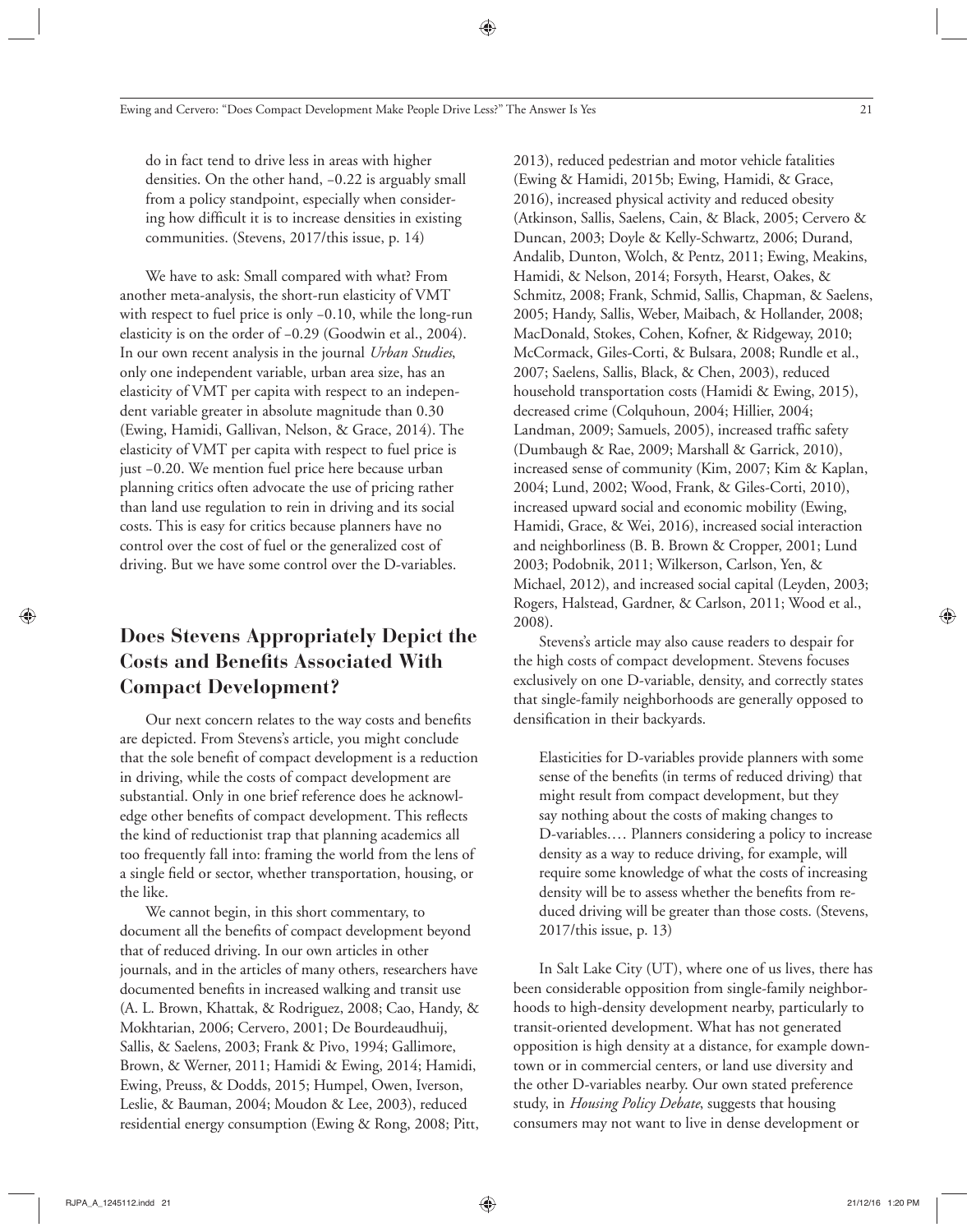want dense development nearby, but they do want shopping and transit nearby, complete streets in their neighborhoods, and jobs within reasonable commuting distance (Tian, Ewing, & Greene, 2014). That covers most of the D-variables other than density. National surveys suggest an even more favorable view toward compact development than in the conservative state of Utah (Ewing & Hamidi,  $2015a$ ).

# **Does Stevens Appropriately Characterize His Meta-Regression Analysis as More Rigorous Than Our Meta-Analysis?**

 Finally, we question the characterization of this particular meta-regression as more rigorous than our meta-analysis using weighted average elasticities. Here is what Stevens says: "Meta-regression analysis, which I use to produce my findings, is the most objective and statistically rigorous approach to systematic reviews of a body of literature currently available" (Stevens, 2017/this issue, p. 15). This might be true but for the limitations of his particular metaregression. Most important, Stevens's final sample consists of just 37 studies, only 10 of which control for residential self-selection (see below). For individual D-variables, samples are as small as 18 studies. Readers will recall from their basic statistics course the rule of thumb that multiple regression requires a minimum sample of 50 cases or 10 cases per independent variable. Stevens's sample sizes are inadequate for meta-regression. In our original article, we had an issue with sample size too, but simply reported descriptive statistics rather than applying inferential statistics via meta-regression analysis.

 Stevens says that meta-regression has three advantages relative to conventional meta-analysis. "Meta-regression analysis can correct for the effects of sampling error by placing more weight on elasticities that were measured with more accuracy (or 'precision')" (Stevens, 2017/this issue, p. 9). Like Stevens, we weighted study elasticities by sample size to produce weighted averages; that is, we placed more weight on elasticities with smaller sampling errors.

 The second presumed advantage is in an ability to control for residential self-selection. In this study, residential self-selection refers to the tendency of people who wish to drive less to locate in neighborhoods where they can drive less. These residents would probably drive less than their neighbors wherever they lived. Studies that fail to account for residential self-selection are believed to

overstate the impact of the built environment on household travel behavior. Quoting Stevens:

 Meta-regression analysis can help to account for residential self-selection in part by testing whether there is a statistically significant difference in the size of the elasticities reported in studies that control for residential self-selection versus those that do not. Meta-regression analysis can also adjust the size of the synthesized elasticities for the magnitude of this difference. (Stevens, 2017/this issue, p. 9)

 We applaud Stevens's attempt to control for residential self-selection. Self-selection bias is a genuine threat to the validity of studies that simply report the strength of relationships between D-variables and travel outcomes. However, as Stevens acknowledges, his ability to control for this effect is approximate at best due to his small sample of studies that account for residential self-selection (10 of 37 studies): "I thus make no distinction between the different methods that the 37 studies use to control for residential self-selection: I only distinguish between those that do control and those that do not. This is a limitation that can possibly be addressed in future research as more data become available" (Stevens, 2017/this issue, p. 13).

In our meta-analysis, we identified studies that controlled for self-selection and acknowledged that the phenomenon could lead to either underestimates or overestimates of the effects of the built environment on travel behavior. We did not compute separate average elasticities for studies of the two types for the reason just mentioned (small sample size). In fact, Stevens's results suggest that residential self-selection actually increases elasticities in most cases relative to our weighted average values. So, as advocates of compact development, we may like his results but question his fix.

 Finally, Stevens has used Stanley's procedures to correct for "selective reporting bias." This is related to "publication bias," or the greater likelihood that results that show statistical significance will be published than those that do not. Readers are referred to Stevens's article in this issue for a more nuanced discussion of the subject. We question whether it is possible to control for reporting bias when all of the studies in the sample have been published. It is possible to control for residential self-selection with a dummy variable because some studies account for selfselection and others do not. But variables by definition have to vary, and there is no variation in his sample with respect to publication.

 On this score, we acknowledge we are on shaky ground. We bought Stanley's book, carefully read the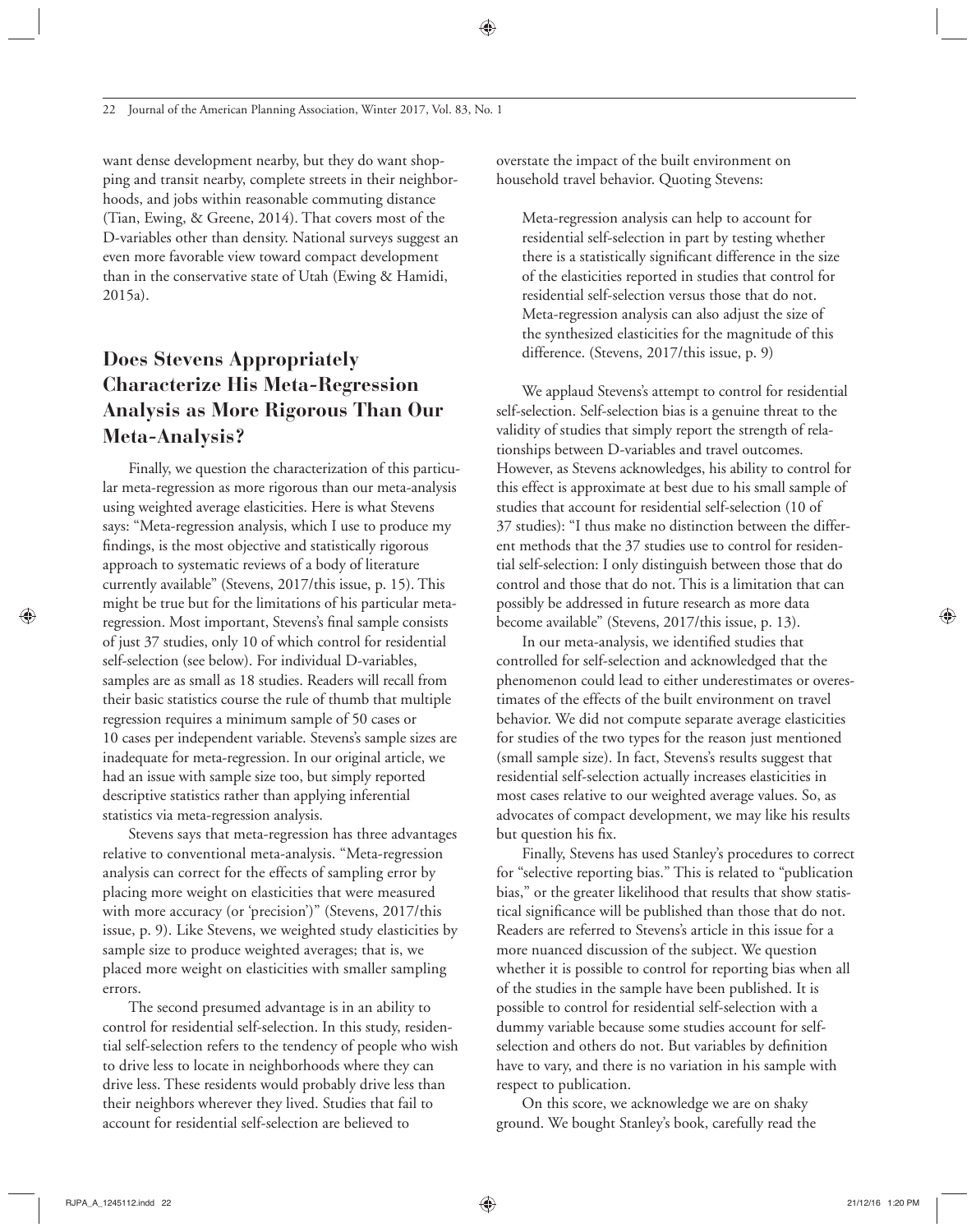chapter on reporting bias, and still are not convinced. When we first saw this meta-regression study, we asked Bill Greene (of *Econometric Analysis* fame) about this particular fix, and he was as perplexed as we are. One point we are certain of is that many built environment travel studies report insignificant results for certain variables, but significant results for others. It has become almost universal practice in our field to report all results, not just those for significant variables. So any effect of reporting bias may be mitigated by common academic practice.

#### **Making Sense of Different Results**

 None of this would be particularly problematic if it did not lead to different results for the two methods of meta-analysis. In Table 1 we report our original weighted average elasticities, weighted average elasticities for Stevens's larger sample of studies, Stevens's estimated elasticities controlling for residential self-selection, and Stevens's estimated elasticities controlling for both residential self-selection and reporting bias. In some cases, the values in the four columns are very similar. For example, elasticities of VMT with respect to distance to transit are virtually identical. In such cases, it probably does not matter which values planners use. In other cases, results are very different. For these, planners have a distinct choice. We assume that the second column of results is superior to the first (though we wonder about the elasticity of VMT with respect to distance to downtown; see below), and think that the third column may be superior to the second. We are unsure about the fourth column. Readers, take your pick.

 Our use of weighted averages suggests that the effect of density itself on travel is limited. This seems reasonable. Density has always been viewed as a proxy for other D-variables, and if these other variables are controlled, density should not have a big impact on travel. That is, dense development, without the other Ds, is still auto dependent. As an example, Portland (OR) Metro has relatively high suburban densities, but is auto dependent outside of light rail transit (LRT) corridors. It is hard to believe that VMT, walking, and transit use are much different in Portland's suburbs than in any other suburbs (Ewing & Hamidi, 2014).

 Another difference is in the effect size of land use diversity. Our use of weighted averages suggests that mixed uses reduce VMT per capita, whereas it has the opposite effect after Stevens's adjustment for publication bias and residential self-selection. Common sense and the preponderance of the literature tell us that land use mix, more than anything else, should enable and promote walking

and bicycling. Again, what is going on with metaregression that can produce such different results?

 A third difference is in the effect size of distance to downtown. Our own use of weighted averages suggests that VMT per capita increases with distance to downtown, as destination accessibility declines moving from urban core to distant suburb. However, when Stevens expands the sample, the effect disappears from weighted average elasticity. Stevens presents the literature as ambiguous: "Naess's elasticity of +0.31 suggests that driving goes down as households get closer to downtown, whereas Guerra's elasticity of −0.22 suggests the opposite. Meta-analysis in general (and meta-regression analysis in particular) can help to resolve this type of confusion" (Stevens, 2017/this issue, p. 8). Yet, looking at the studies that comprise Stevens's expanded sample, Guerra's elasticity looks like an outlier that probably should have been dropped from the sample. For 9 of 11 studies in Stevens's sample, VMT increases with distance to downtown.

 This very comparison raises apples-and-oranges concerns. Naess's experiences are from bike-friendly Copenhagen (Denmark), where owning and using a car is extremely pricey, whereas Guerra studied travel in worldsapart Mexico City. Large concentrations of Mexico City's low-income workers live in cheap housing in the far-flung periphery, courtesy of the Infonavit housing subsidy program, and their reliance on public transport to get around lowers VMT in the region's outskirts, as documented by Guerra (2014) and Monkkonen (2012). This contrasts with wealthier residents concentrated in the urban core who, on average, drive far more. Mexico City is likely not the only atypical outlier in Stevens's sample frame, given it also includes cities from Chile, Malaysia, and Germany. Might including such cases in an already small sample risk skewing results every bit as much as possible self-selection or publication biases? Normative statements about density and driving shaped in part by experiences in such widely different settings is, in our view, problematic.

 Indeed, because of these anomalies and caveats, we are now of a mind that our meta-analysis and Stevens's metaregression may not be the best approach to deriving measures of effect size for built environmental effects on travel in the U.S. context. For years, we have been accumulating household travel databases and built environmental data from metropolitan regions across the United States, and are currently up to 23 regions as diverse as Boston (MA) and Atlanta (GA), Portland, and Houston (TX). Our combined database now contains 81,056 households and 815,204 people, with precise geocodes for all households and trip ends, and 11 D-variables for buffers of different widths around households. This combined database allows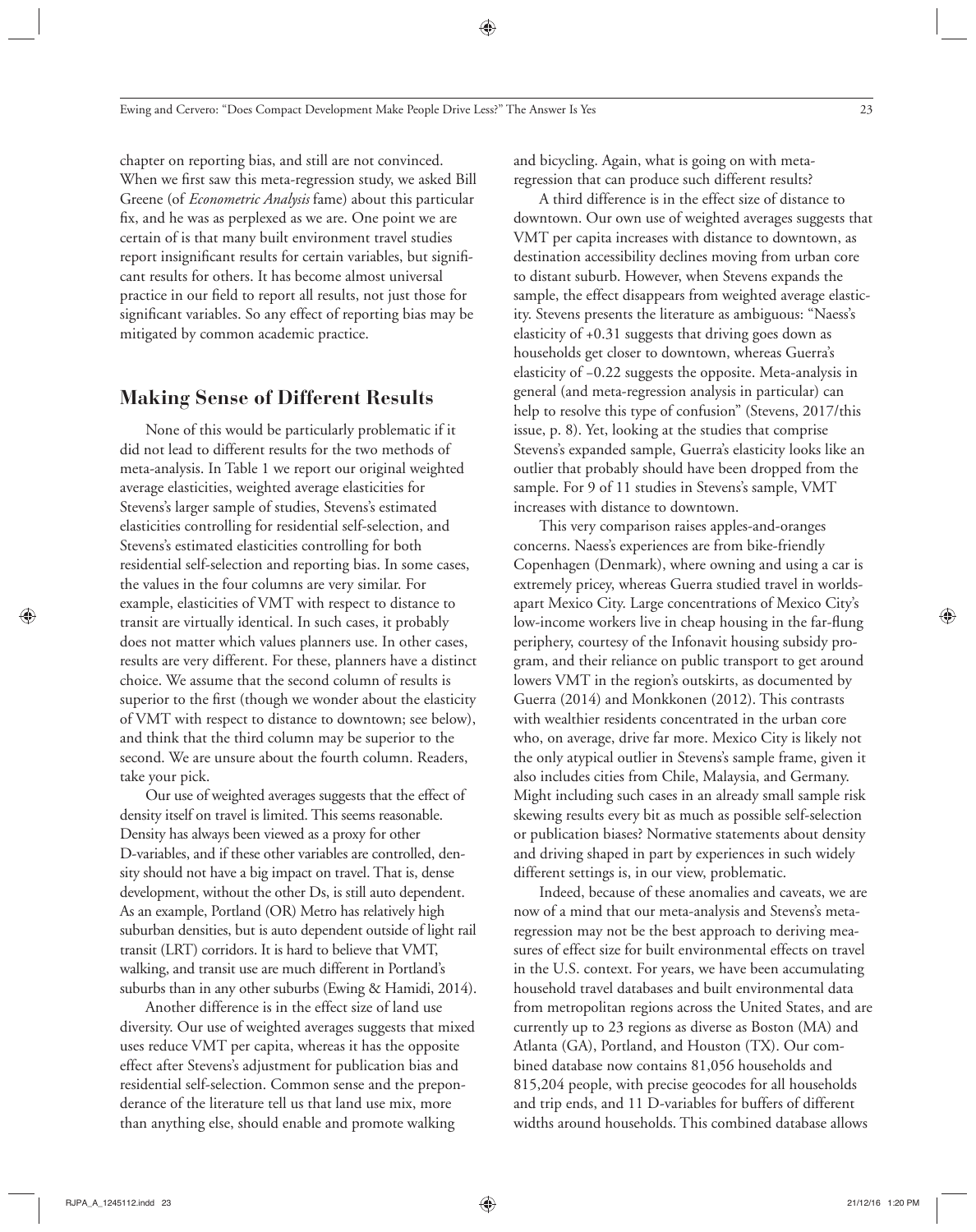us to model VMT with at least as much precision and external validity as Stevens's meta-regression. Our preliminary results, published in *Urban Studies* , suggest that all types of D-variables have statistically significant effects on VMT (Ewing, Tian, et al., 2014). Our regression coefficients can be used in the exact same way as the elasticities from Stevens's meta-regression or from our original meta-analysis.

 Many academic planners, in an effort to avoid the appearance of bias, throw up their hands when 90% of the evidence points in one direction and 10% in the other. We believe that Stevens has fallen into this trap, and that the practitioners who rely on our research deserve better.

#### **References**

Atkinson, J. L., Sallis, J. F., Saelens, B. E., Cain, K. L., & Black, J. B. (2005). The association of neighborhood design and recreational environments with physical activity . *American Journal of Health Promotion* , *19* ( 4 ), 304 – 309 . doi: 10.4278/0890-1171-19.4.304 Brown, B. B., & Cropper, V. L. (2001). New urban and standard suburban subdivisions: Evaluating psychological and social goals . *Journal of the American Planning Association*, 67(4), 402-419. doi: 10.1080/01944360108976249

Brown, A. L., Khattak, A. J., & Rodriguez, D. A. (2008). Neighbourhood types, travel and body mass: A study of new urbanist and suburban neighbourhoods in the US. *Urban Studies*, 45(4), 963–988. doi: 10.1177/0042098007088477

Cao, X., Handy, S. L., & Mokhtarian, P. L. (2006). The influences of the built environment and residential self-selection on pedestrian behavior: Evidence from Austin, TX. *Transportation*, 33(1), 1-20. doi: 10.1007/s11116-005-7027-2

Cervero, R. (2001). Walk-and-ride: factors influencing pedestrian access to transit, *Journal of Public Transportation*, 3(4), 1-23.

Cervero, R., & Duncan, X. (2003). Walking, bicycling, and urban landscapes: Evidence from the San Francisco Bay Area. *American Journal of Public Health* , *93* ( 9 ), 1478 – 1483 . doi: 10.2105/AJPH.93.9.1478 **Colquhoun, I.** (2004). Design out crime: Creating safe and sustainable communities. *Crime Prevention and Community Safety*, 6(4), 57-70. doi: 10.1057/palgrave.cpcs.8140201

**De Bourdeaudhuij,** I. D., Sallis, J. F., & Saelens, B. E. (2003). Environmental correlates of physical activity in a sample of Belgian adults. American Journal of Health Promotion, 18(1), 83-92. doi: 10.4278/0890-1171-18.1.83

Doyle, S., & Kelly-Schwartz, A. (2006). Active community environments and health: The relationship of walkable and safe communities to individual health. *Journal of the American Planning Association*, 72(1), 19 – 31 . doi: 10.1080/01944360608976721

**Dumbaugh, E.,** & Rae, R. (2009). Safe urban form: Revisiting the relationship between community design and traffic safety. *Journal of the American Planning Association* , *75* ( 3 ), 309 – 329 . doi: 10.1080/01944360902950349

**Durand, C. P., Andalib, M., Dunton, G. F., Wolch, J., & Pentz, M. A.** ( 2011 ). A systematic review of built environment factors related to physical activity and obesity risk: Implications for smart growth urban planning. *Obesity Reviews* , *12* ( 5 ), e173 – e182 . doi: 10.1111/j.1467-789X.2010.00826.x Echenique, M. H., Hargreaves, A. J., Mitchell, G., & Namdeo, A. (2012). Growing cities sustainably: Does urban form really

matter? *Journal of the American Planning Association*, 78(2), 121-137. doi: 10.1080/01944363.2012.666731

Ewing, R. (2012, October). Brouhaha over *JAPA* article: Is flawed peer review to blame?" Planning, p. 43.

Ewing, R., & Cervero, R. (2010). Travel and the built environment: A meta-analysis. *Journal of the American Planning Association*, 76(3), 265-294. doi:10.1080/01944361003766766

**Ewing, R.,** & Hamidi, S. (2014). Longitudinal analysis of transit's land use multiplier in Portland (OR) . *Journal of the American Planning Association* , *80* ( 2 ), 123 – 137 . doi: 10.1080/01944363.2014.949506

Ewing, R., & Hamidi, S. (2015a). Compactness versus sprawl: A review of recent evidence from the United States . *Journal of Planning Literature* . Prepublished online as doi:10.1177/0885412215595439

Ewing, R., & Hamidi, S. (2015b). Urban sprawl as a risk factor in motor vehicle occupant and pedestrian fatalities: Update and refinement. *Transportation Research Record: Journal of the Transportation Research Board* , *2513* , 40 – 47 . doi: 10.3141/2513-05

**Ewing, R., Hamidi, S., Gallivan, F., Nelson, A. C., & Grace, J. B. (2014).**  Structural equation models of VMT growth in US urbanised areas . *Urban Studies* , *51* ( 14 ), 3079 – 3096 . doi: 10.1177/0042098013516521

**Ewing, R.,** Hamidi, S., & Grace, J. B. (2016). Urban sprawl as a risk factor in motor vehicle crashes. *Urban Studies*, 53(2), 247-266. doi: 10.1177/0042098014562331

**Ewing, R., Hamidi, S., Grace, J. & Wei, D. (2016). Does sprawl hold** down upward mobility? *Landscape and Urban Planning*, 148, 80-88. doi: 10.1016/j.landurbplan.2015.11.012

**Ewing, R.,** Meakins, G., Hamidi, S., & Nelson, A. C. (2014). Relationship between urban sprawl and physical activity, obesity, and morbidity: Update and refinement. *Health & Place*, 26, 118-126. doi:10.1016/j. healthplace.2013.12.008

Ewing, R., & Rong, F. (2008). The impact of urban form on US residential energy use. *Housing Policy Debate*, 19(1), 1-30. doi:10.1080/ 10511482.2008.9521624

**Ewing, R.,** Tian, G., Goates, J. P., Zhang, M., Greenwald, M. J., ..., & Greene, W. (2014). Varying influences of the built environment on household travel in 15 diverse regions of the United States. *Urban Studies* , *52* ( 13 ), 2330 – 2348 . doi: 10.1177/0042098014560991

Forsyth, A., Hearst, M., Oakes, J. M., & Schmitz, K. H. (2008). Design and destinations: Factors influencing walking and total physical activity. *Urban Studies*, 45(9), 1973-1996. doi: 10.1177/0042098008093386

Frank, L. D., & Pivo, G. (1994). Impacts of mixed use and density on utilization of three modes of travel: Single-occupant vehicle, transit, and walking. *Transportation Research Record*, 1466, 44–52.

Frank, L. D., Schmid, T. L., Sallis, J. F., Chapman, J. E., & Saelens, B. E. (2005). Linking objectively measured physical activity with objectively measured urban form: Findings from SMARTRAQ . *American Journal of Preventive Medicine* , *28* ( 2 ), 117 – 125 . doi: 10.1016/j.amepre.2004.11.001 Gallimore, J. M., Brown, B. B., & Werner, C. M. (2011). Walking routes to school in new urban and suburban neighborhoods: An environmental walkability analysis of blocks and routes . *Journal of Environmental Psychology* , *31* ( 2 ), 184 – 191 . doi: 10.1016/j.jenvp.2011.01.001 Goodwin, P., Dargey, J., & Hanly, M. (2004). Elasticities of road traffic and fuel consumption with respect to price and income: A review. *Transport Reviews* , *24* ( 3 ), 275 – 292 . doi: 10.1080/0144164042000181725 Guerra, R. (2014). The built environment and car use in Mexico City: Is the relationship changing over time? *Journal of Planning Education and Research* , *34* ( 4 ), 394 – 408 . doi: 10.1177/0739456X14545170 Handy, S., Sallis, J. F., Weber, D., Maibach, E., & Hollander, M. (2008). Is support for traditionally designed communities growing?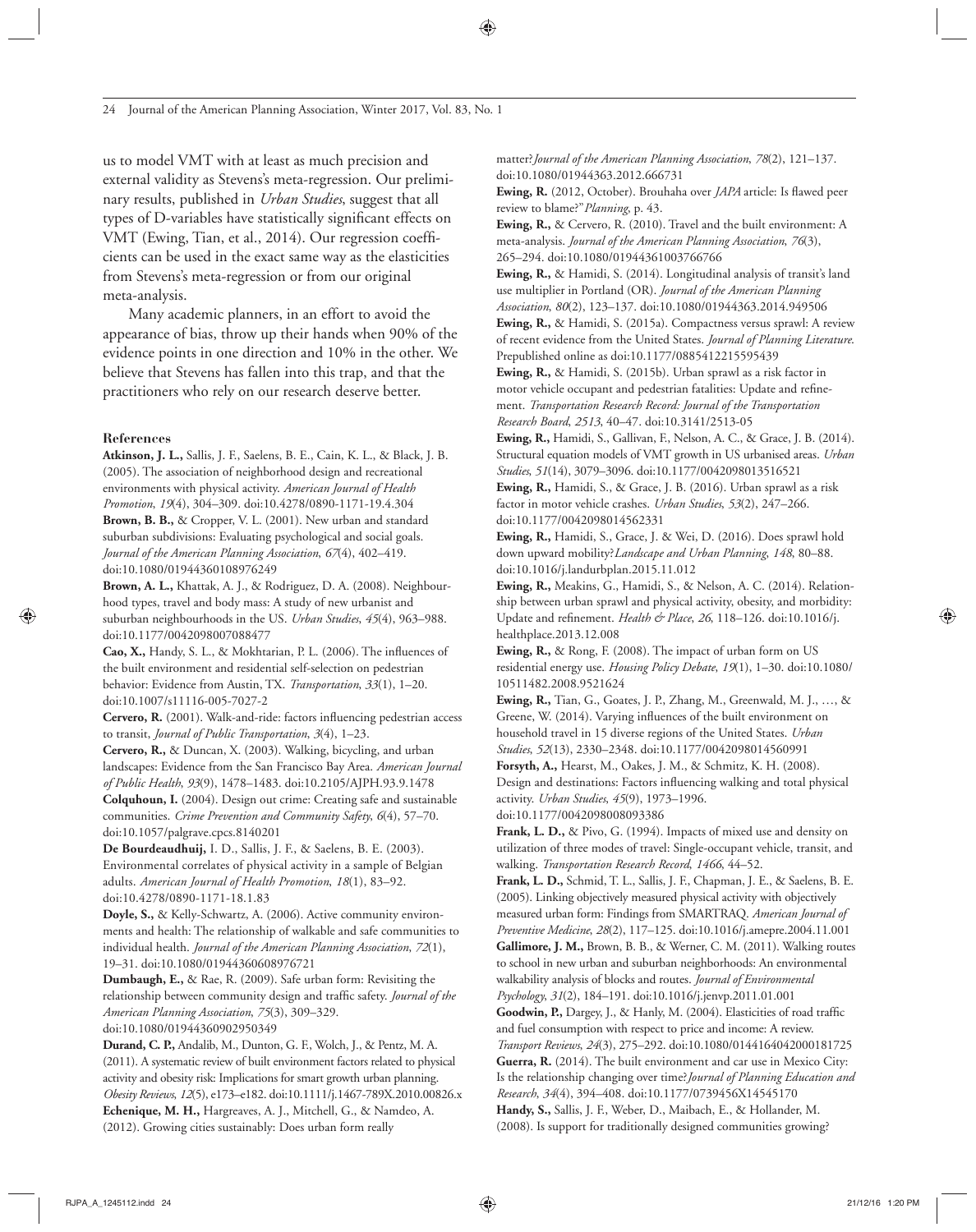Evidence from two national surveys . *Journal of the American Planning*  Association, 74(2), 209-221. doi:10.1080/01944360802010418 Hamidi, S., & Ewing, R. (2014). A longitudinal study of changes in urban sprawl between 2000 and 2010 in the United States . *Landscape and Urban Planning* , *128* , 72 – 82 . doi: 10.1016/j.landurbplan.2014.04.021 Hamidi, S., & Ewing, R. (2015). Is sprawl affordable for Americans? Exploring the association between housing and transportation affordability and urban sprawl. *Transportation Research Record: Journal of the* 

*Transportation Research Board* , *2500* , 75 – 79 . doi: 10.3141/2500-09 **Hamidi, S.,** Ewing, R., Preuss, I., & Dodds, A. (2015). Measuring

sprawl and its impacts: An update . *Journal of Planning Education and Research* , *35* ( 1 ), 35 – 50 . doi: 10.1177/0739456X14565247

Hillier, B. (2004). Can streets be made safe? *Urban Design International*, 9(31), 31-45. doi:10.1057/palgrave.udi.9000079

Humpel, N., Owen, N., Iverson, D., Leslie, E., & Bauman, A. (2004). Perceived environment attributes, residential location, and walking for particular purposes. American Journal of Preventive Medicine, 26(2), 119 – 125 . doi: 10.1016/j.amepre.2003.10.005

**Kim, J.** (2007). Perceiving and valuing sense of community in a New Urbanist development: A case study of Kentlands . *Journal of Urban Design* , *12* ( 2 ), 203 – 230 . doi: 10.1080/13574800701306286

Kim, J., & Kaplan, R. (2004). Physical and psychological factors in sense of community: New Urbanist Kentlands and nearby Orchard Village. *Environment and Behavior* , *36* ( 3 ), 313 – 340 . doi: 10.1177/0013916503260236

Landman, K. (2009). Boundaries, bars, and barricades: Reconsidering two approaches to crime prevention in the built environment. *Journal of* Architectural and Planning Research, 26(3), 213-227.

Leyden, K. M. (2003). Social capital and the built environment: The importance of walkable neighborhoods . *American Journal of Public Health* , *93* ( 9 ), 1546 – 1551 . doi: 10.2105/AJPH.93.9.1546

Lund, H. (2002) Pedestrian environments and sense of community. *Journal of Planning Education and Research* , *21* ( 3 ), 301 – 312 . doi: 10.1177/0739456X0202100307

Lund, H. (2003). Testing the claims of new urbanism: Local access, pedestrian travel, and neighboring behaviors . *Journal of the American Planning Association*, 69(4), 414-429. doi:10.1080/01944360308976328

**MacDonald, J. M.,** Stokes, R. J., Cohen, D. A., Kofner, A., & Ridgeway, G. K. (2010). The effect of light rail transit on body mass index and physical activity. American Journal of Preventive Medicine, *39*(2), 105–112. doi:10.1016/j.amepre.2010.03.016

**Marshall, W. E.,** & Garrick, N. W. (2010). Street network types and road safety: A study of 24 California cities . *Urban Design International* , *15* ( 3 ), 133 – 147 . doi: 10.1057/udi.2009.31

McCormack, G. R., Giles-Corti, B., & Bulsara, M. (2008). The relationship between destination proximity, destination mix and physical activity behaviors. *Preventive Medicine*, 46(1), 33-40. doi: 10.1016/j.ypmed.2007.01.013

Monkkonen, P. (2012). Housing finance reform and increasing socioeconomic segregation in Mexico. International Journal of Urban and Regional *Research* , *36* ( 4 ), 757 – 772 . doi: 10.1111/j.1468-2427.2011.01085.x

**Moudon, A. V.,** & Lee, C. (2003). Walking and bicycling: An evaluation of environmental audit instruments . *American Journal of Health Promotion* , *18* ( 1 ), 21 – 37 . doi: 10.4278/0890-1171-18.1.21

Pitt, D. (2013). Assessing energy use and greenhouse gas emission savings from compact housing: A small-town case study. *Local Environment: The International Journal of Justice and Sustainability*, 18(8), 904 – 920 . doi: 10.1080/13549839.2012.748724

Podobnik, B. (2011). Assessing the social and environmental achievements of New Urbanism: Evidence from Portland, Oregon. *Journal of Urbanism* , *4* ( 2 ), 105 – 126 . doi: 10.1080/17549175.2011.596271

Rogers, S. H., Halstead, J. M., Gardner, K. H., & Carlson, C. H. ( 2011 ). Examining walkability and social capital as indicators of quality of life at the municipal and neighborhood scales . *Applied Research in Quality of Life* , *6* ( 2 ), 201 – 213 . doi: 10.1007/s11482-010-9132-4

Rundle, A., Diez Roux, A. V., Free, L. M., Miller, D., Neckerman, K. M., & Weiss, C. C. (2007). The urban built environment and obesity in New York City: A multilevel analysis . *American Journal of Health Promotion* , *21* ( 4 ), 326 – 334 . doi: 10.4278/0890-1171-21.4s.326 **Saelens, B. E.,** Sallis, J. F., Black, J. B., & Chen, D. (2003). Neighborhood-based differences in physical activity: An environment

scale evaluation. American Journal of Public Health, 93(9), 1552-1558. doi: 10.2105/AJPH.93.9.1552

Samuels, R. (2005). After-dark design, night information, and interpersonal interaction: Toward a community-security paradigm. *Journal of* Architectural and Planning Research, 22(4), 305-318. Retrieved from http://www.jstor.org/stable/43030749?seq=1#page\_scan\_tab\_contents

Stanley, T. D., & Doucouliagos, H. (2012). *Meta-regression analysis in* economics and business. London and New York: Routledge.

**Stanley, T. D.,** & Doucouliagos, C. (2014). Meta-regression approximations to reduce publication selection bias. *Research Synthesis Methods*, *5*(1), 60-78. doi:10.1002/jrsm.1095

**Stevens, M. R.** (2017/this issue). Does compact development make people drive less? *Journal of the American Planning Association*, 83(1), 7 – 18 . doi: 10.1080/01944363.2016.1240044

Tian, G., Ewing, R., & Greene, W. (2014). Desire for smart growth: A survey of residential preferences in the Salt Lake region of Utah . *Housing Policy Debate* , *25* ( 3 ), 446 – 462 . doi: 10.1080/10511482.2014. 971333

**Wilkerson, A.,** Carlson, N. E., Yen, I. H., & Michael, Y. L. (2012). Neighborhood physical features and relationships with neighbors: Does positive physical environment increase neighborliness? *Environment and*  Behavior, 44(5), 595-615. doi:10.1177/0013916511402058

Wood, L., Frank, L. D., & Giles-Corti, B. (2010). Sense of community and its relationship with walking and neighborhood design . *Social Science & Medicine* , *70* ( 9 ), 1381 – 1390 . doi: 10.1016/j.socscimed.2010.01.021 Wood, L., Shannon, T., Bulsara, M., Pikora, T., McCormack, G., & Giles-Corti, B. (2008). The anatomy of the safe and social suburb: An exploratory study of the built environment, social capital and residents' perceptions of safety. Health Place, 14(1), 15-31. doi: 10.1016/j.healthplace.2007.04.004